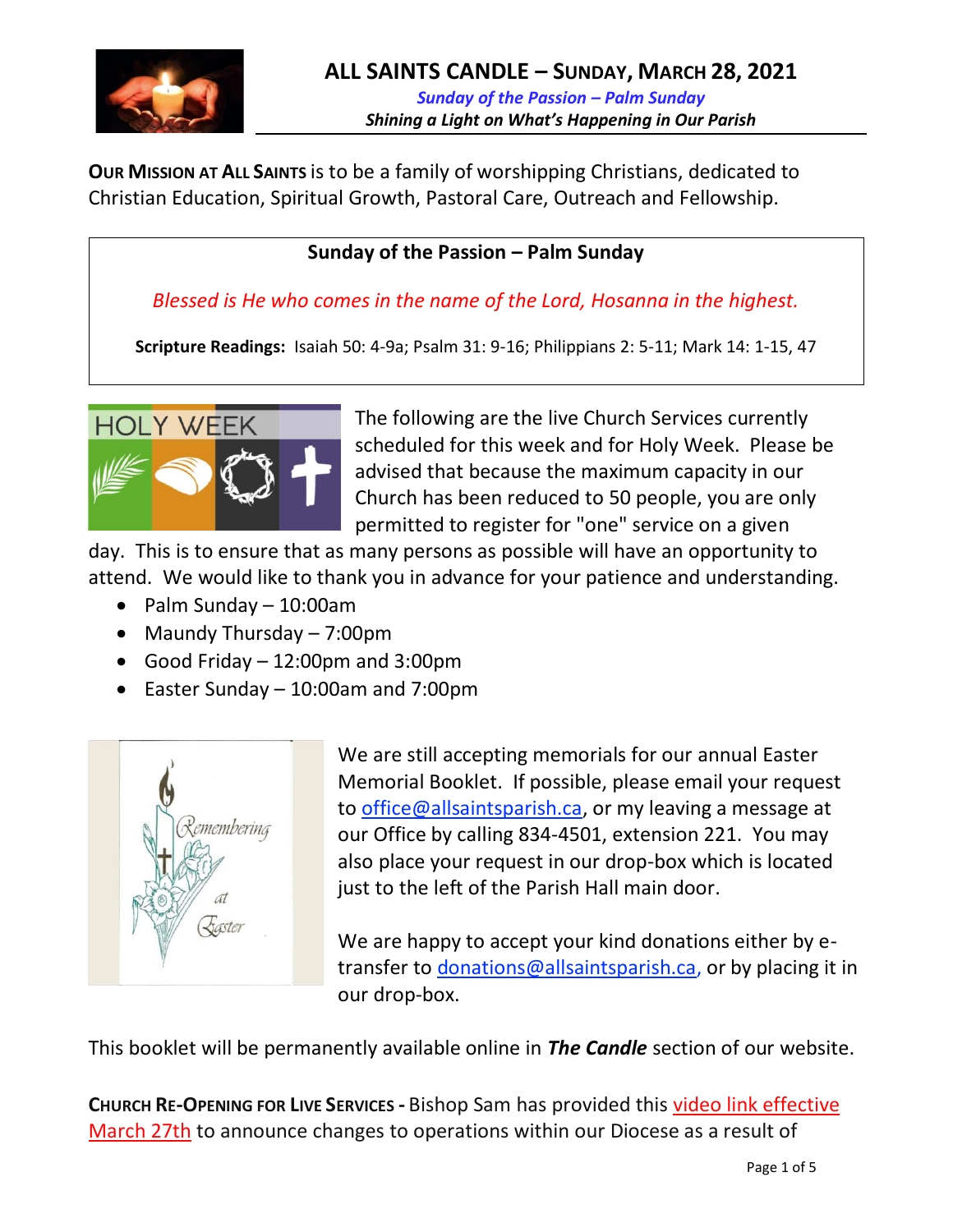Wednesday's announcement by the Chief Medical Officer of Heath, Dr Janice Fitzgerald. We would encourage you to take the time to listen to Bishop Sam as he so eloquently articulates what is and is not permitted, as we all try to celebrate this Easter season. Effective immediately, all parishes may immediately begin preparations to resume live in-church services.

There are several key changes from our previous Level-2 state, which we will highlight below. However, please be sure to read the complete Diocesan guidelines by clicking [here.](http://allsaintsparish.ca/document_library/COVID-19/210324%20COVID-19%20Revised%20Alert%20Level%202%20effective%20March%2027%202021.pdf)

- Parishes may resume operations based on February 01, 2021 version of the "Many Members - One Body" (MMOB) guidelines document
- At indoor gatherings, masks must be worn by all people at all times, except to consume the Eucharist
- The maximum capacity at indoor gatherings is reduced to 50, however, Sunday School, Godly Play, Confirmation Group and other Faith Based gatherings for children remain suspended
- Only single household units may sit together
- A maximum of 30 minutes of singing is permitted within a 60 minute service
- Virtual or curb-side drop-off fundraising may resume with a maximum of 50 volunteers in the building

# **AGM**

Vestry has reinstated the Church Re-Opening Taskforce Team to develop a COVID safe plan to host our Annual General Meeting (AGM). If approved by Vestry, it will then be forwarded to the Diocese for their review, and hopefully their approval. We will keep you advised of any updates. This team will continue their planning utilizing virtual team meetings.

# **2021 CHURCH OFFERTORY ENVELOPES**

Because all Churches and buildings currently must remain closed to the general public, if you have not yet picked up your 2021 offertory envelopes, please continue using those from 2020, and simply place them in our mail dropslot, which is located at the top of the stairs, just to the left of the main entrance of our Parish Hall. If you do not have any envelopes, please simply use a plain white



envelope, and write your name and envelope number (if you know it) on the outside, and then drop it in the drop-slot.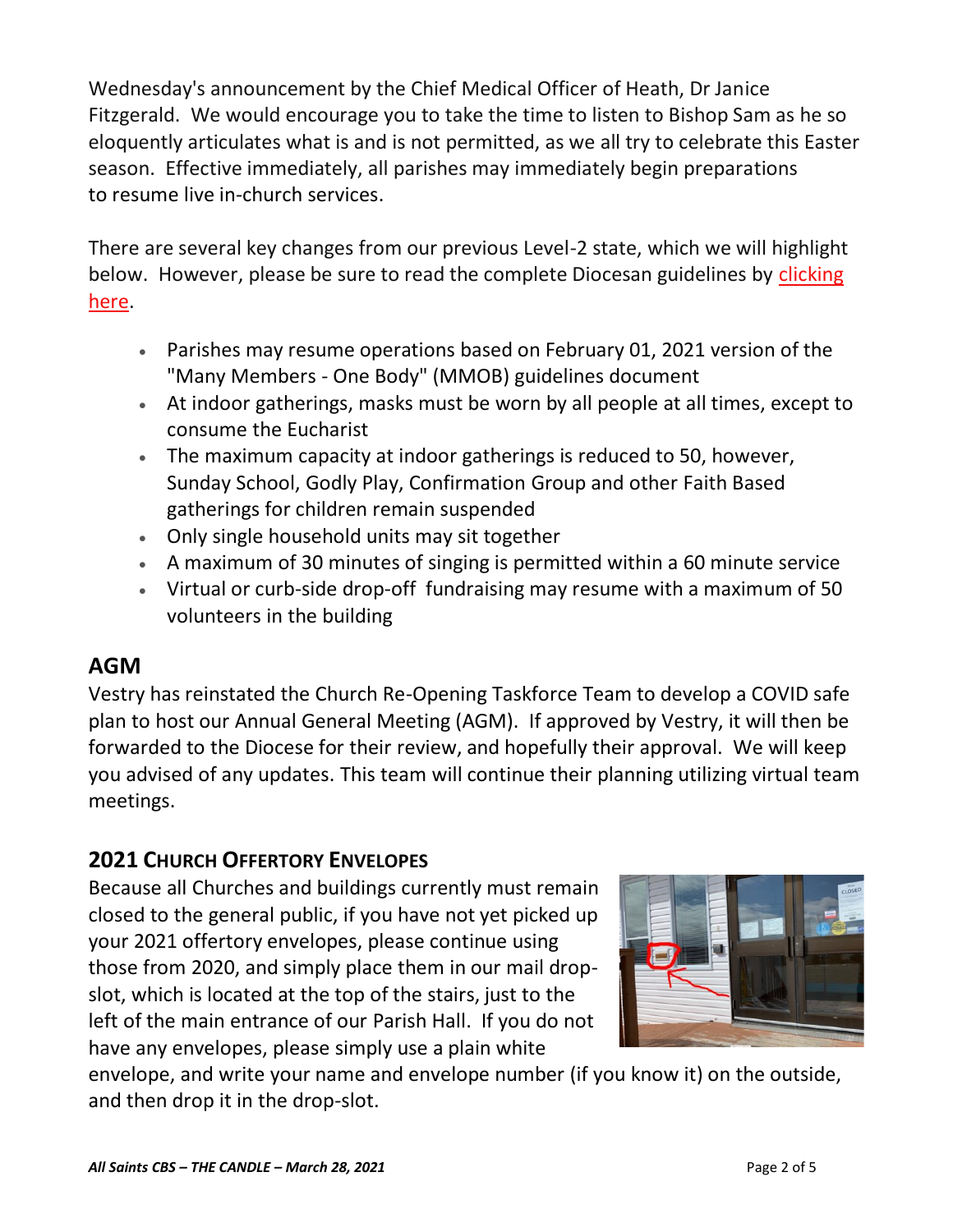You may also e-Transfer us your offering via your bank's Interac service simply by emailing it to [donations@allsaintsparish.ca.](mailto:donations@allsaintsparish.ca) And of course, we always encourage you to consider signing up for our eGivings program which automatically sends us your offering at whatever interval you choose and are comfortable with. Please [click here](http://allsaintsparish.ca/egiving-online-information-form) to register online, or go to our website and follow the eGiving notes. If you have [any](https://wfsites-to.websitecreatorprotool.com/870a5dd5.com/Admin/%7BSK_NODEID__22939341__SK%7D) questions, please email your Finance Team at [finance@allsaintsparish.ca,](mailto:finance@allsaintsparish.ca) or call our Office at 834-4501.

# **DO WE HAVE YOUR EMAIL ADDRESS?**

Now, more than ever, email is becoming one of the safest and quickest ways for our Parish to keep you informed. We would love to have your email address so that we may include you in our email bulletins and information notices. Please email it to [communications@allsaintsparish.ca,](mailto:communications@allsaintsparish.ca?subject=eMail%20Address%20Update) or simply [click here](http://allsaintsparish.ca/email_updates) to complete our online registration form.

# **SPONSORING 'THE CANDLE'**

We would like to remind Parishioners and Friends that you may sponsor our weekly bulletin, **'***THE CANDLE***'**, and have it dedicated in memory of a loved one. Your personal tribute will be prominently posted on the Bible graphic located at



the top of the front page, and your kind donation of \$25 would be greatly appreciated. Additionally, you can honor of a loved one by posting your favourite picture, along with a memorial verse, and your kind donation of \$50 for this full page tribute is greatly appreciated. A paper copy of '*THE CANDLE*' is distributed at all Sunday services, and a digital copy is permanently archived on our Parish website at [allsaintsparish.ca](http://allsaintsparish.ca/thecandle.html)

# **PRE-RECORDED SERVICES ARE NOW ONLINE**

To keep up with all that is happening in our Parish, please visit our website at [allsaintsparish.ca,](/Users/ralphfagan/Documents/All%20Saints%20Parish/Candle/ASP%202021%20Candle/allsaintsparish.ca) or simply [click here](http://allsaintsparish.ca/recorded-church-services) to view our pre-recorded services.



The word Lent means Spring. The season of Lent lasts for 40 days because that is how long Jesus was in the desert, fasting and resisting Satan's temptations.

Please [click](http://allsaintsparish.ca/kids-corner) the Kids Corner button to the left to reach our resource area for a variety of Christian Youth Education activities. If you

would like to be a part of this exciting Ministry, please let us know by clicking [here.](http://allsaintsparish.ca/index.html#comments) Stay tuned for a new craft activity each Sunday....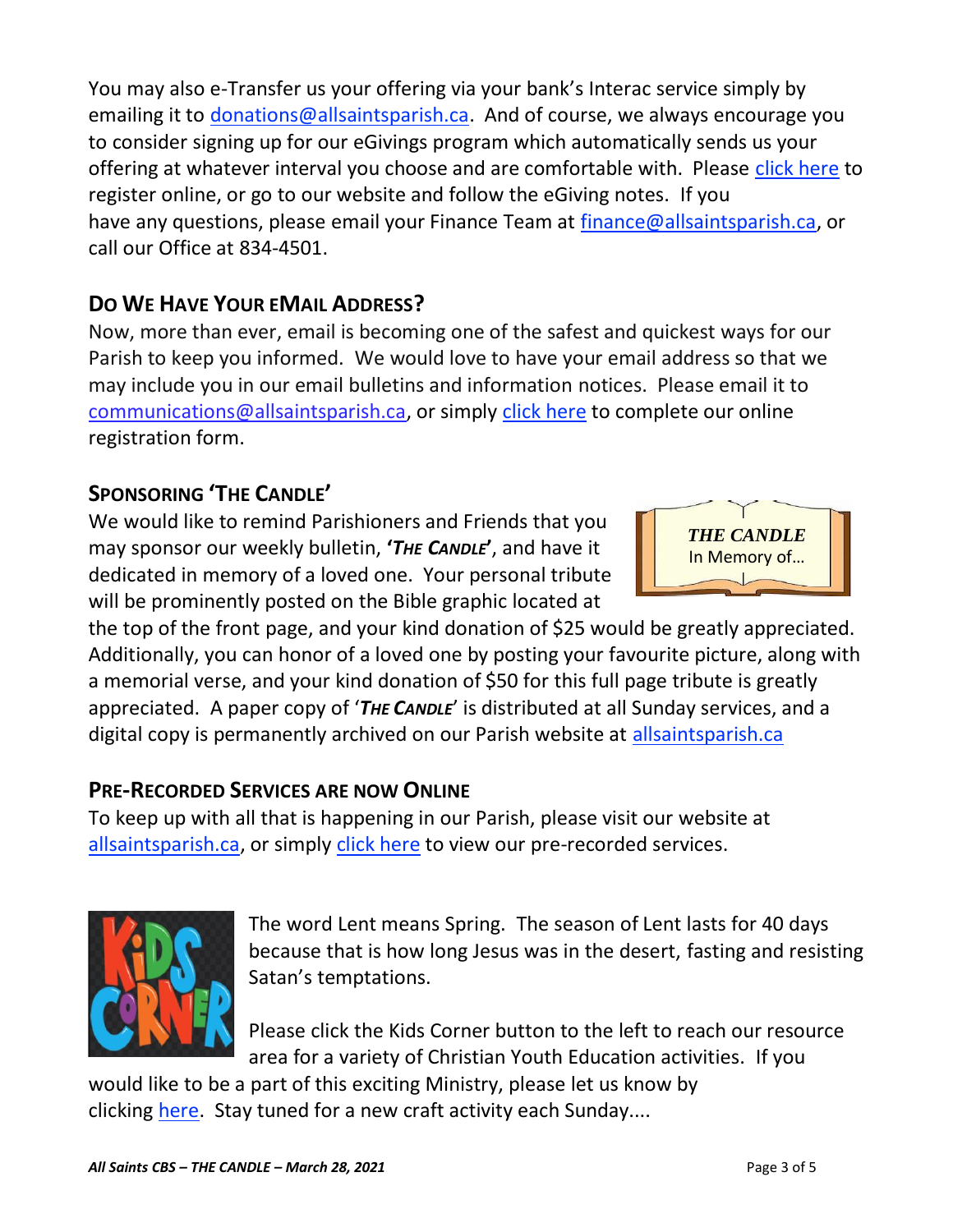**COVID-19 UPDATE –** Due to the elevated number of COVID-19 cases in our province, all Churches and buildings within the Diocese have been closed until further notice. The following is a summary of the impacts on All Saints Parish CBS:

- All Church buildings and properties are closed and will not be accessible by the public
- Church building may be used for live streaming or recording worship services, however, it must not exceed five people, and singing is not permitted
- Burials at graveside is permitted, however, it is limited to five people, and all must be masked, and there can be no singing
- Rental of buildings limited to provincially licensed day care providers only, and masks must be worn based on Government mandates. Special exemptions may be approved by the Diocese
- Church office must remain closed except for access to perform functions essential to the continued operation of the Church
- Fundraising limited to electronic means only
- Home communion not permitted
- All in-person Church and ministry gatherings must cease, but may continue utilizing on-line facilities

We are attempting to keep our website [\(allsaintsparish.ca\)](/Users/ralphfagan/Documents/All%20Saints%20Parish/Candle/ASP%202021%20Candle/allsaintsparish.ca) current with all updates as they are published. You will find a number of key links (Diocesan, Provincial Government, and Federal Government) just below our Bulletin Board graphic of our webpage. We invite you to check back often. And please stay safe!!!!

## **IN MEMORIAM – CEMETERY FUND**

- In loving memory of *Annie Jane Dawe* Jean Haines
- In loving memory of *Bertram Haines*, remembering his death on March 15, 2020 – by Jean Haines
- In loving memory of *Issac & Annie Jane Dawe***,** *Bertram Haines,* and *Lillian & Harry Haines* – by Wayne & Jean Mercer
- In loving memory of *Issac Dawe*, remembering his death on March 11, 1984 by Jean Haines
- In loving memory of *Lillian Haines*, remembering her death on March 24, 1995, and *Harry Haines* – by Jean Haines

### **IN MEMORIAM – GENERAL FUND**

• In loving memory of Aunt **Laura Butler** – by the family of Gary & Jessie (Petten) Sherman